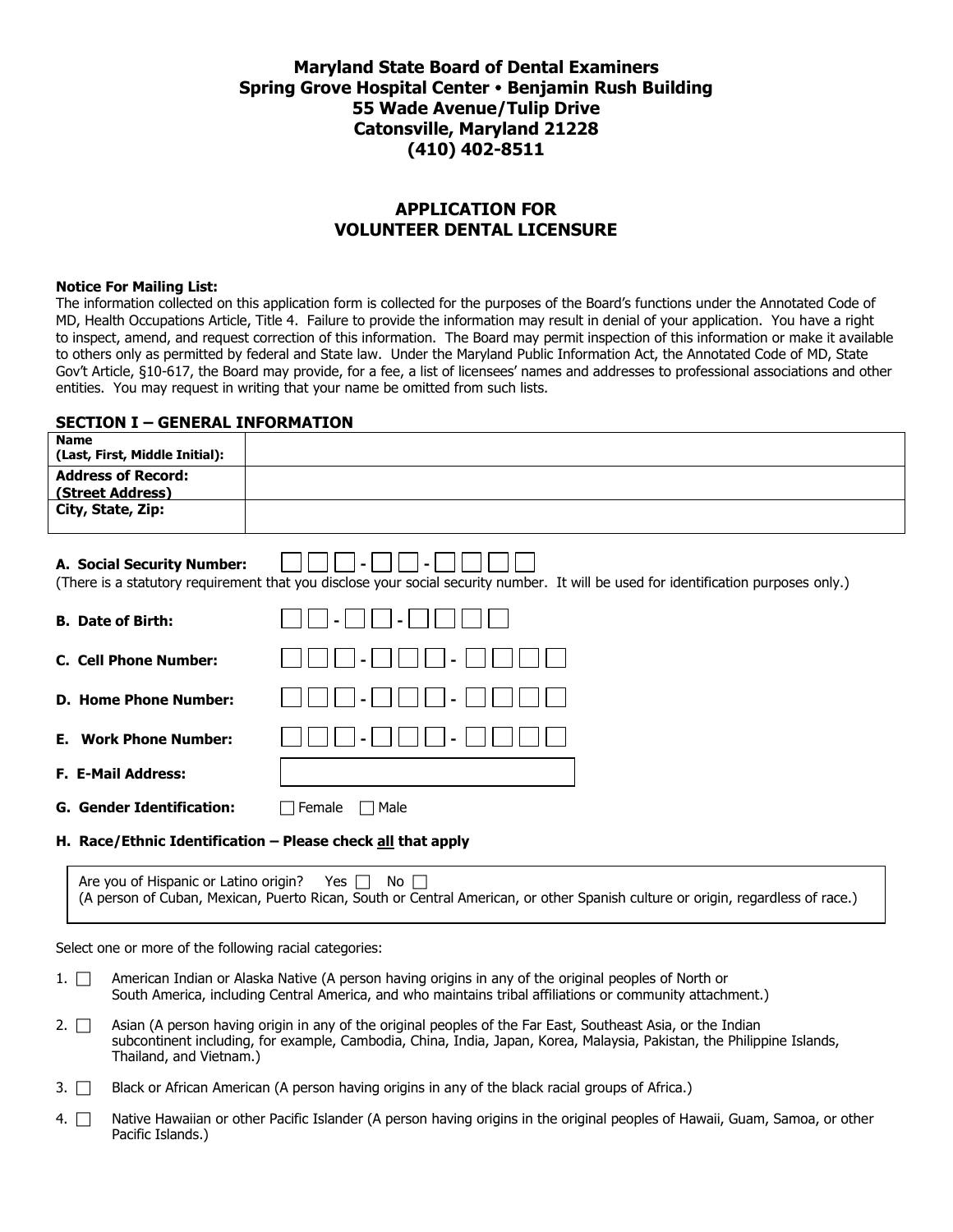5. White (A person having origins in any of the original peoples of Europe, the Middle East, or North Africa.)

#### **I. Licensure in other states:**

List other states or jurisdiction in which you hold or have held a dental license. Include license number(s).

| A. School of Graduation (Name, City, State, Country): ___________________________                        |  |  |  |
|----------------------------------------------------------------------------------------------------------|--|--|--|
|                                                                                                          |  |  |  |
|                                                                                                          |  |  |  |
|                                                                                                          |  |  |  |
|                                                                                                          |  |  |  |
|                                                                                                          |  |  |  |
|                                                                                                          |  |  |  |
|                                                                                                          |  |  |  |
| C. Have you passed the American Board of Dental Examiners (ADEX) or the North East Regional Board (NERB) |  |  |  |
|                                                                                                          |  |  |  |
|                                                                                                          |  |  |  |
|                                                                                                          |  |  |  |
|                                                                                                          |  |  |  |
|                                                                                                          |  |  |  |

## **SECTION IV – EXPERIENCE**

- **A.** Path 2 candidates only:
- $\Box$  Yes  $\Box$  No I have actively practiced dentistry for at least 850 hours during the 5-year period preceding this application for licensure. **(See Guidelines for requirement to submit a notarized affidavit.)**

#### **SECTION V – CONTINUING EDUCATION**

 $\Box$  Yes  $\Box$  No I have completed 30 hours of continuing education, including 2 hours of infection control, a 2-hour Board-approved course on abuse and neglect as it relates to Maryland law, 2-hour Board-approved course on proper prescribing and disposal of prescription drugs (Pharmacology) in the 2 years preceding application and possess current CPR certification.

#### **SECTION VI - CHARACTER AND FITNESS**

**If you answer "YES" to any question(s) in Section VI – Character and Fitness, attach a separate page with a complete explanation of each occasion. Each attachment must have your name in print, signature, and date.**

| YES | NO |                                                                                                                                                                                                                                                                                                                                                                                                                                                                                                                           |
|-----|----|---------------------------------------------------------------------------------------------------------------------------------------------------------------------------------------------------------------------------------------------------------------------------------------------------------------------------------------------------------------------------------------------------------------------------------------------------------------------------------------------------------------------------|
|     |    | a. Has any licensing or disciplinary board of any jurisdiction, including Maryland, or any federal entity denied your<br>application for licensure, reinstatement, or renewal, or taken any action against your license, including but not limited<br>to reprimand, suspension, revocation, a fine, or non-judicial punishment? If you are under a Board Order or were<br>ever under a Board Order in a state other than Maryland you must enclose a certified legible copy of the entire Order<br>with this application. |
|     |    | b. Have any investigations or charges been brought against you or are any currently pending in any jurisdiction,<br>including Maryland, by any licensing or disciplinary board or any federal or state entity?                                                                                                                                                                                                                                                                                                            |
|     |    | c. Has your application for a dentist license in any jurisdiction been withdrawn for any reason?                                                                                                                                                                                                                                                                                                                                                                                                                          |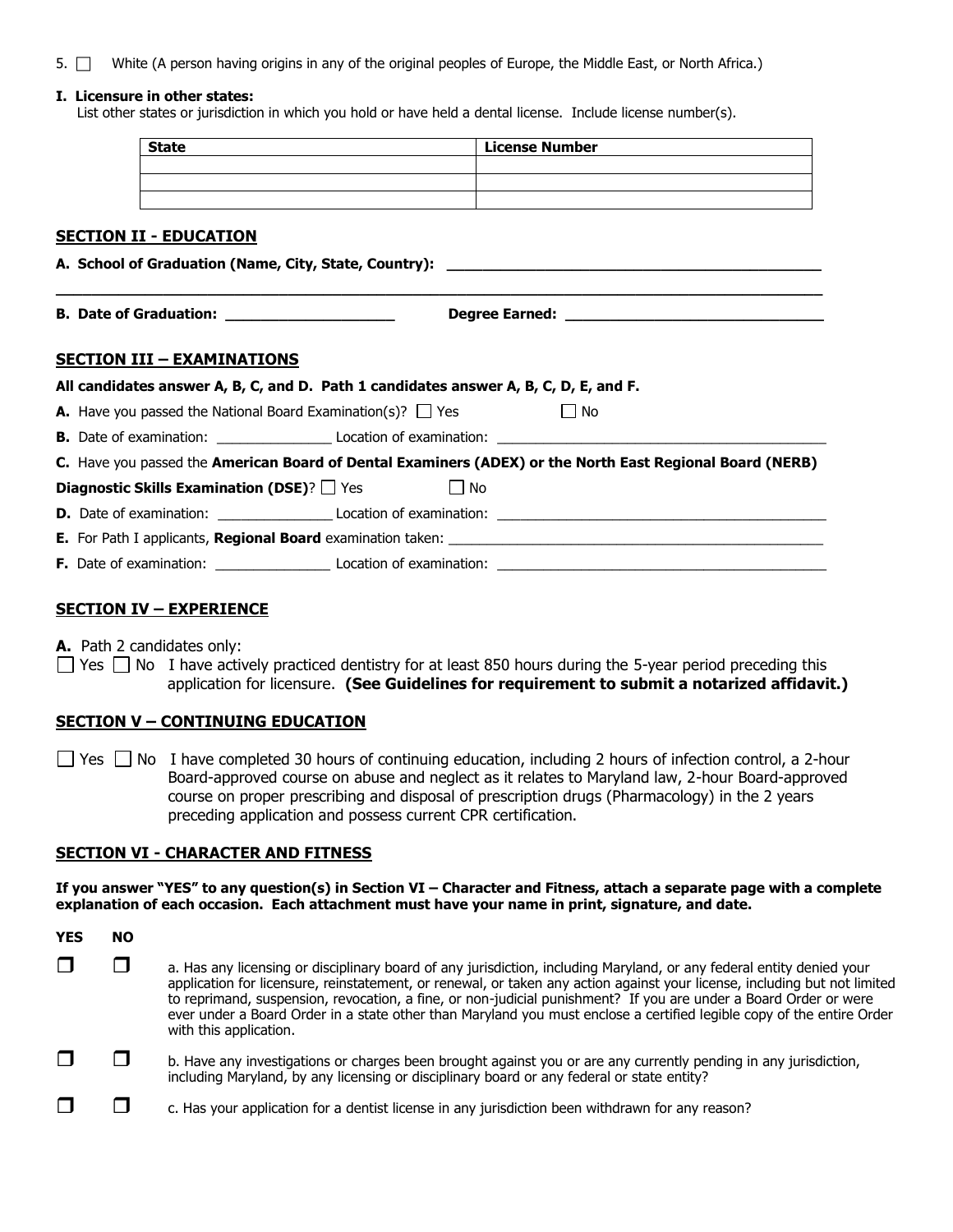### **SECTION VI - CHARACTER AND FITNESS (CONT'D)**

| <b>YES</b> | <b>NO</b> |                                                                                                                                                                                                                                                                                                                                   |
|------------|-----------|-----------------------------------------------------------------------------------------------------------------------------------------------------------------------------------------------------------------------------------------------------------------------------------------------------------------------------------|
| $\Box$     | □         | d. Has an investigation or charge been brought against you by a hospital, related institution, or alternative health<br>care system?                                                                                                                                                                                              |
|            | $\Box$    | e. Have you had any denial of application for privileges, been denied for failure to renew your privileges, or<br>limitation, restriction, suspension, revocation or loss of privileges in a hospital, related health care facility, or<br>alternative health care system?                                                        |
|            | $\Box$    | f. Have you pled guilty, nolo contendere, had a conviction or receipt of probation before judgment or other<br>diversionary disposition of any criminal act, excluding minor traffic violations?                                                                                                                                  |
|            | □         | g. Have you pled guilty, nolo contendere, had a conviction, or receipt of probation before judgment or other<br>diversionary disposition for an alcohol or controlled dangerous substance offense, including but not limited to driving<br>while under the influence of alcohol or controlled dangerous substances?               |
|            | $\Box$    | h. Do you have criminal charges pending against you in any court of law, excluding minor traffic violations?                                                                                                                                                                                                                      |
| $\Box$     | $\Box$    | i. Do you have a physical condition that impairs your ability to practice dentistry?                                                                                                                                                                                                                                              |
| $\Box$     | $\Box$    | Do you have a mental health condition that impairs your ability to practice dentistry?<br>j.                                                                                                                                                                                                                                      |
| $\Box$     | $\Box$    | k. Have the use of drugs and/or alcohol resulted in an impairment of your ability to practice dentistry?                                                                                                                                                                                                                          |
| $\Box$     | $\Box$    | I. Have you illegally used drugs?                                                                                                                                                                                                                                                                                                 |
| $\Box$     | $\Box$    | m. Have you surrendered or allowed your license to lapse while under investigation by any licensing or disciplinary<br>board of any jurisdiction, including Maryland, or any federal or state entity?                                                                                                                             |
| ⊔          | □         | n. Have you been named as a defendant in a filing or settlement of a malpractice action?                                                                                                                                                                                                                                          |
|            | □         | o. Has your employment been affected or have you voluntarily resigned from any employment, in any setting, or<br>have you been terminated or suspended, from any hospital, related health care or other institution, or any federal<br>entity for any disciplinary reasons or while under investigation for disciplinary reasons? |
|            |           |                                                                                                                                                                                                                                                                                                                                   |

The Well Being Committee assists dentists and their families who are experiencing personal problems. The Committee has helped many dentists over the years with problems such as stress, drug dependence, alcoholism, depression, medical problems, infectious diseases, neurological disorders and other illnesses that cause impairment. For more information, dentists may visit **[www.dentistwellbeing.com](http://www.denistwellbeing,com/).**

### **Incomplete applications will be returned and will be subject to a \$50.00 application reprocessing fee.**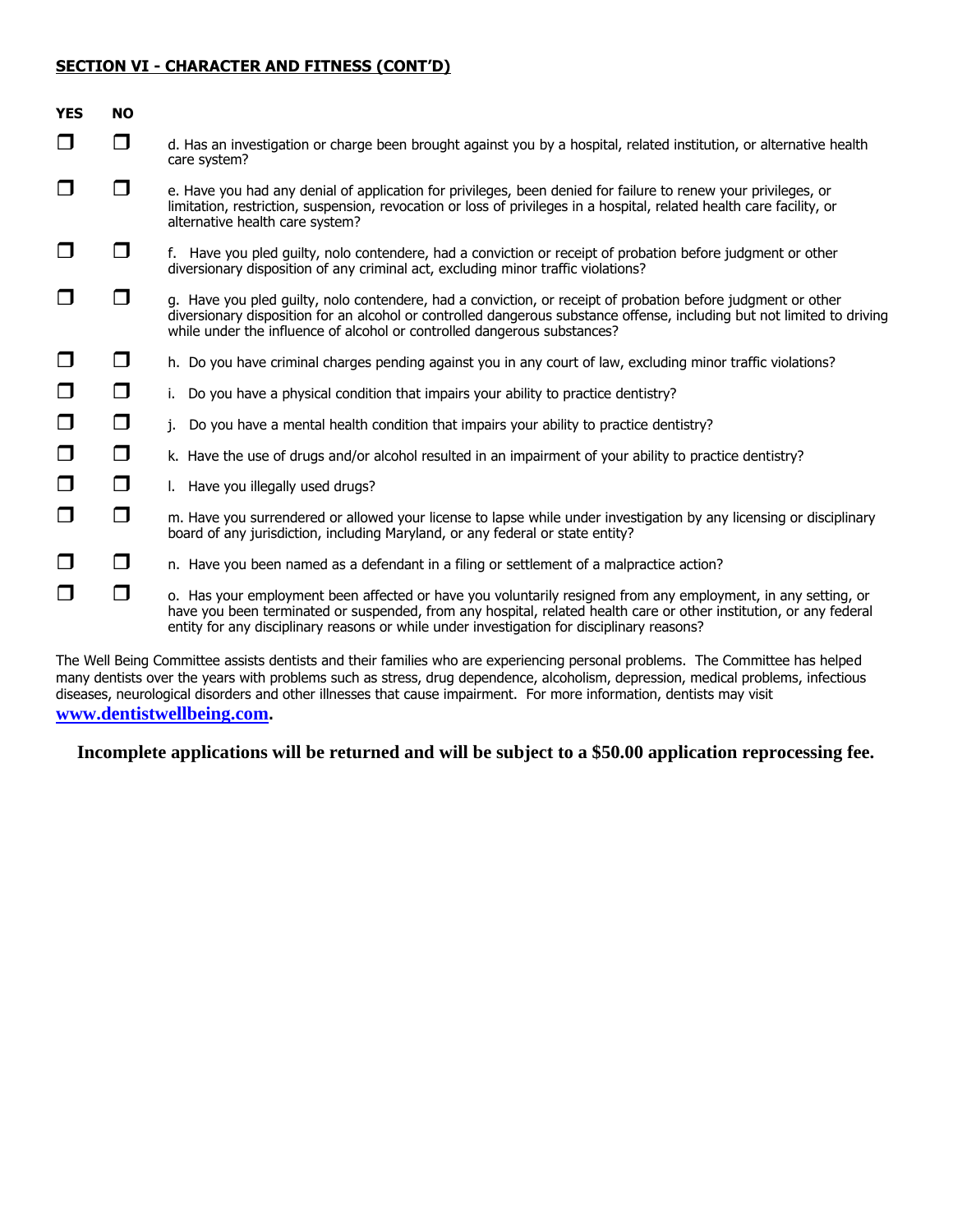#### **Release and Certification:**

I hereby affirm that I have read and followed the above instructions. I hereby certify that all information in this application is accurate and correct.

I agree that the Maryland State Board of Dental Examiners (the Board) may request any information necessary to process my application for dental licensure in Maryland from any person or agency, including but not limited to postgraduate program directors, individual dentists, government agencies, the National Practitioner Data Bank, the Healthcare Integrity and Protection Data Bank, hospitals and other licensing bodies, and I agree that any person or agency may release to the Board the information requested. I also agree to sign any subsequent release for information that may be requested by the Board.

I agree that I will fully cooperate with any request for information or with any investigation related to my dental practice as a licensed dentist in the State of Maryland, including the subpoena of documents or records or the inspection of my dental practice.

During the period in which my application is being processed, I shall inform the Board within 30 days of any change to any answer I originally gave in this application, any arrest or conviction, any change of address or any action that occurs based on accusations that would be grounds for disciplinary action under the Annotated Code of Maryland, Health Occupations §4-315.

| <b>Applicant Signature</b> |  | <b>Date</b> |                                                                               |
|----------------------------|--|-------------|-------------------------------------------------------------------------------|
| <b>NOTARY SECTION</b>      |  |             |                                                                               |
|                            |  |             | and signed and sworn to the truth of the foregoing statements in my presence. |
| <b>SEAL</b>                |  |             | My Commission Expires: _____________________                                  |

**Revised 11-06-19**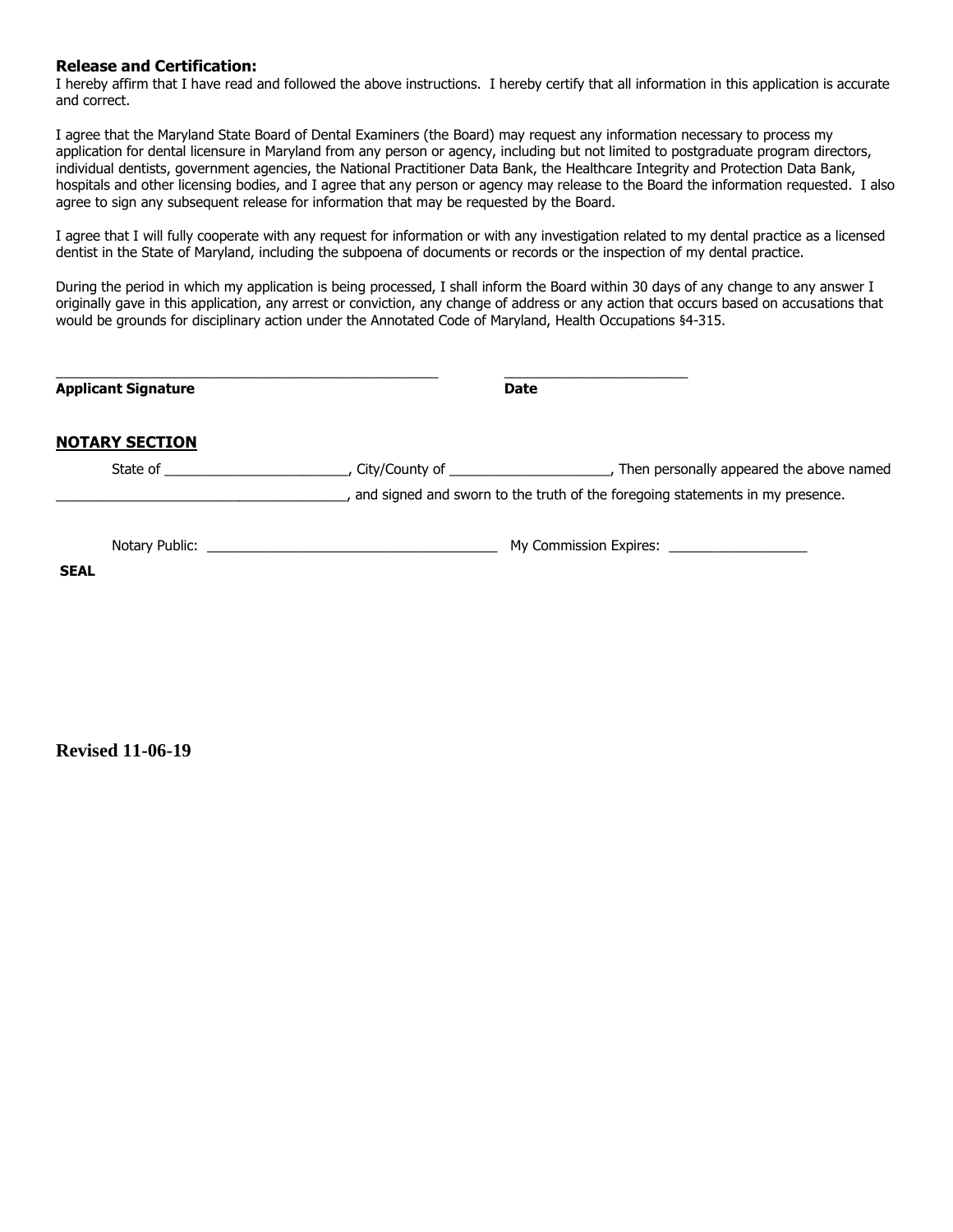# **Application for Volunteer Dental Licensure**

# **Checklist**

*Please review prior to sending your application package to the Board.*

**Incomplete applications will be returned and will by subject to a \$50.00 application reprocessing fee.**

## **ALL CANDIDATES**

1. Is your application completed front and back?

 $\Box$ 

 $\Box$ 

 $\Box$ 

 $\Box$ 

 $\Box$ 

 $\Box$ 

 $\Box$  Did you sign and have the application notarized?

- 2. Did you enclose only **one** photo that is between 2x2-inches and 3x3-inches with the required notarized Affidavit stating that "the photograph is a true photograph of me"? The photo must meet the following guidelines: taken within the last 2 years to reflect your current appearance; front view of full face from top of hair to shoulders; a natural expression; no hat or head covering that obscures the hair or hairline, unless worn daily for religious purposes; no sunglasses, headphones, wireless hands-free devices or similar items; no other individuals or distractions in the photo. Photos copied or digitally scanned from driver's licenses or other official documents are not acceptable. In addition, low quality vending machine or mobile phone photos are not acceptable. "Passport" photos are acceptable. Unacceptable photos will be returned and may delay the issuance of your license.
- 3. Did you request that an original National Board score report be forwarded to the Maryland State Board of Dental Examiners? **("the Board" will obtain scores)**
- 4. Did you enclose certified proof of dental education, such as a copy of a diploma, transcript or a letter from the school? *Please note that the original embossed school seal must be affixed to copies of Diploma or transcript submitted to the Board.*
	- 5. Did you enclose a certified letter with the state seal affixed from each state in which you hold or have ever held a license, verifying that the license is or was in good standing and that no disciplinary action has ever been taken against the license?
	- 6. Did you enclose documentation of completion of 30 hours of clinical continuing education, including 2 hours of infection control, a 2-hour Board-approved course on abuse and neglect as it relates to Maryland law, 2-hour Board-approved course on proper prescribing and disposal of prescription drugs (Pharmacology) in the 2 years preceding application and proof of current cardiopulmonary resuscitation (CPR) certification?
- $\Box$ 7. Did you enclose the completed Affidavit of Volunteer Dentistry?
- $\Box$ 8. Did you enclose the completed Affidavit of Malpractice Insurance?
	- 9. Did you enclose documentation of legal name change (i.e., marriage certificate or court documents) if the documents sent with the application are in another name?
- 10. Did you enclose an examination score report from the American Board of Dental Examiners (ADEX) or the North East Regional Board (NERB) certifying that you have passed the Diagnostic Skills Examination (DSE)? **("the Board" will obtain scores)**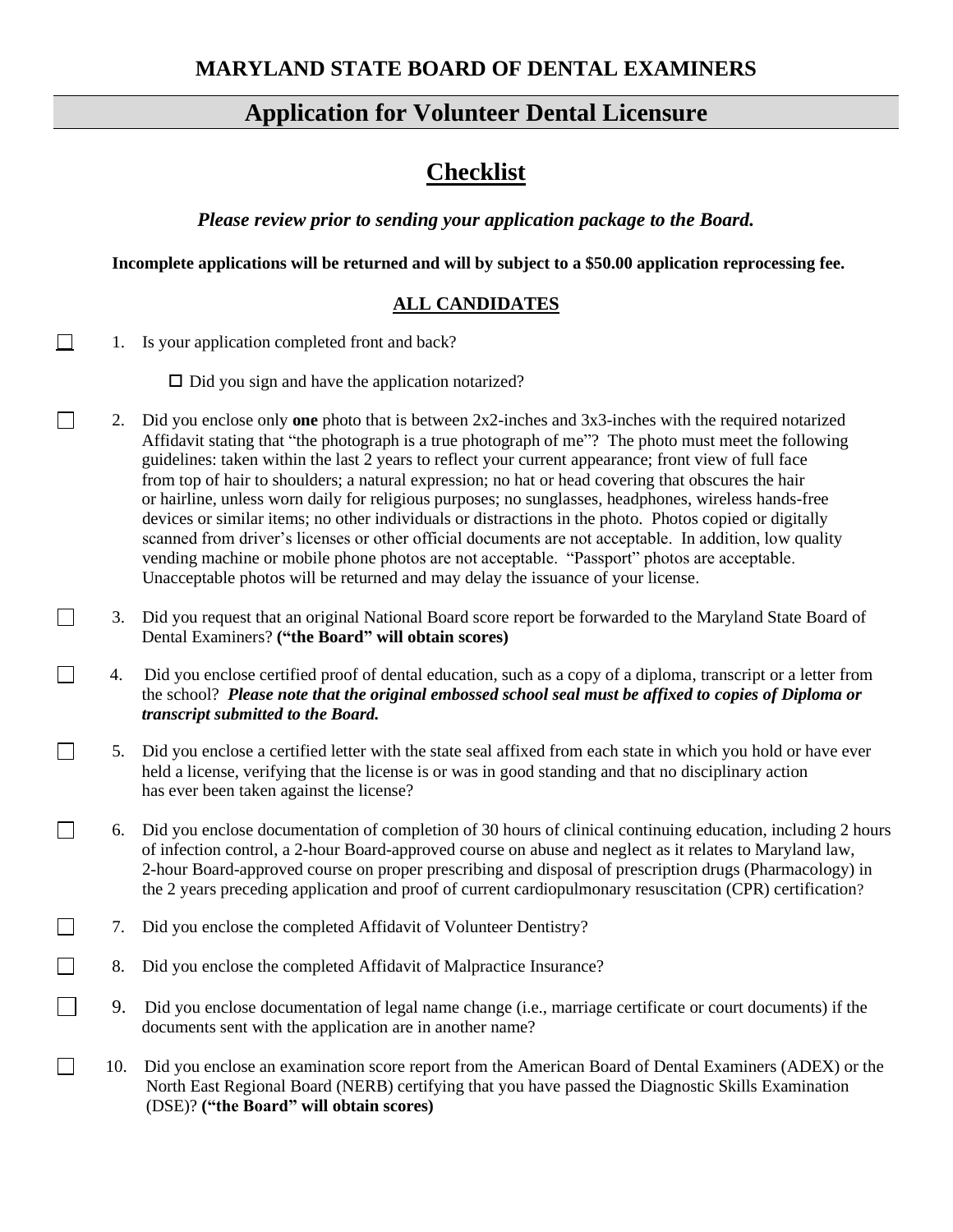- 11. Did you enclose the Jurisprudence Examination and the notarized Affidavit?
- $\Box$ 12. A copy of the Applicant's National Practitioner Data Bank File? **("the Board" will obtain report)**

#### **PATH 1 CANDIDATES:**

 1. Did you enclose certified examination scores from the Central Regional Testing Service (CRDTS), the American Board of Dental Examiners (ADEX), the North East Regional Board (NERB), the Southern Regional Testing Agency, Inc. (SRTA), or the Western Regional Examining Board, Inc. (WREB)?

### **PATH 2 CANDIDATES:**

 1. Did you enclose a notarized affidavit attesting to 850 or more hours of active practice during the 5 years preceding application?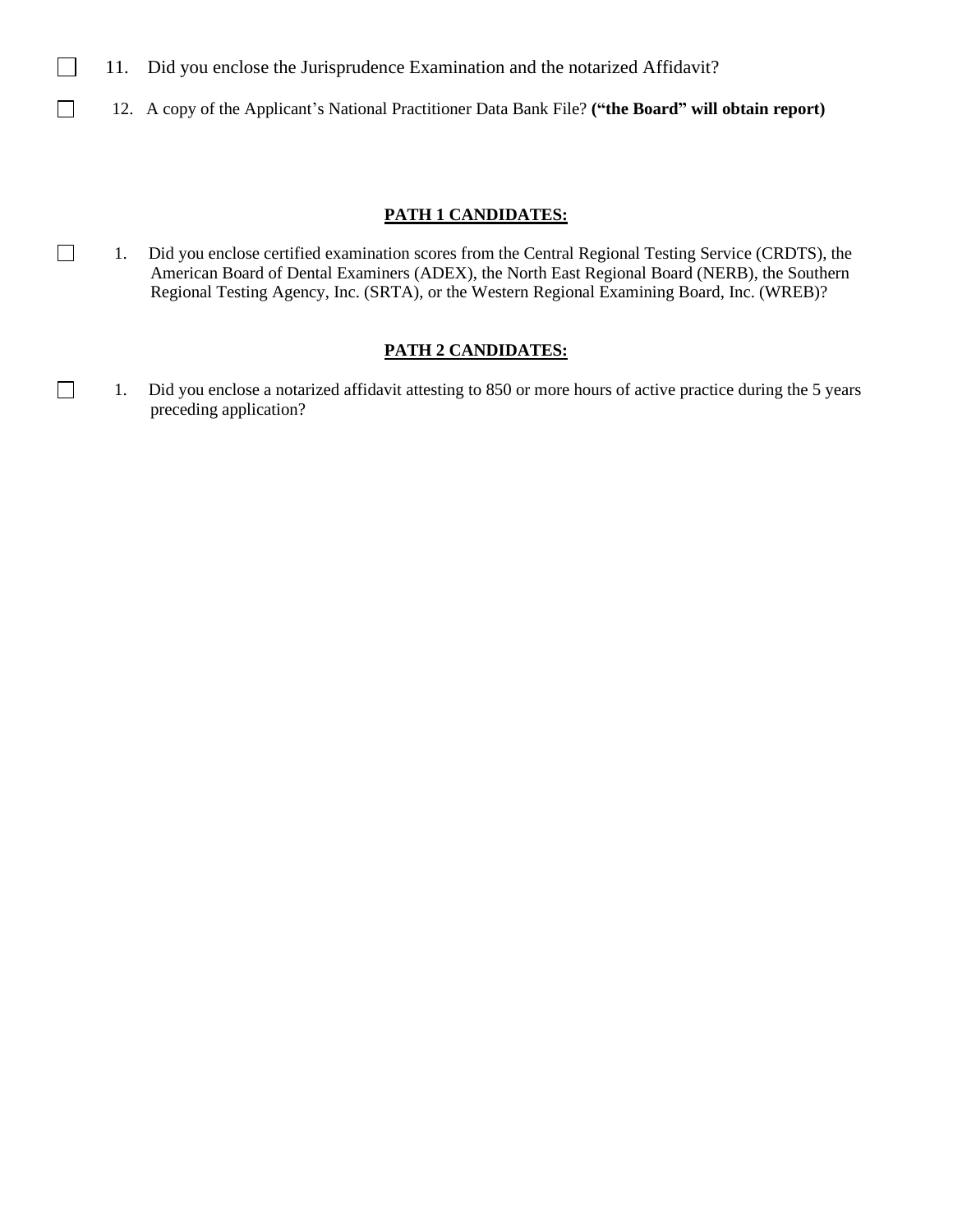# **MARYLAND STATE BOARD OF DENTAL EXAMINERS GUIDELINES FOR A VOLUNTEER DENTIST LICENSE**

**The Board may not process a licensure application until each provision or requirement is met and each document is received. Please ensure that your application is complete before it is submitted.**

#### **The following criteria must be met by all candidates for a volunteer dentist license:**

- a. Be of good moral character; and
- b. Be at least 18 years old; and

c. Hold a Degree of Doctor of Dental Surgery, Doctor of Dental Medicine, or the equivalent from a college or university that is authorized by any state of the United States or any province of Canada to grant a degree and is recognized by the Board as requiring adequate preprofessional training and as maintaining an acceptable course of dental instruction; and

d. Holds an active license to practice dentistry in another state or in the District of Columbia; and

e. Pass the National Board Examination(s); and

f. Pass the American Board of Dental Examiners (ADEX) or the North East Regional Board (NERB) Diagnostic Skills Examination (DSE); and

g. Pass the Maryland State Board of Dental Examiners Jurisprudence Examination on the dental laws and regulations in Maryland; and

h. Have completed 30 hours of clinical continuing education, including 2 hours of infection control, a 2-hour Board-approved course on abuse and neglect as it relates to Maryland law, a 2-hour Board-approved course on proper prescribing and disposal of prescription drugs (Pharmacology), and proof of current cardiopulmonary resuscitation (CPR) certification from one of the following programs: (1) the American Heart Association's Basic Life Support for Healthcare Providers; or (2) the American Red Cross's Cardiopulmonary Resuscitation for Professional Rescuers; or (3) the American Health and Safety Institute; and

i. Sign a written statement agreeing to donate at least 100 hours of dental services without compensation in a dental office, dental clinic, ambulatory care facility or hospital providing medical care to the poor, elderly, or handicapped that is operated by the State or a local government, or by a bona fide charitable organization; and

j. Is covered by malpractice insurance.

### **In addition to the above criteria, applicants must meet the criteria in either path 1 or the criteria in path 2:**

#### **Path 1: You are a Path 1 candidate if you have not actively engaged in practicing dentistry for at least 850 hours during the 5 years preceding application.**

a. Pass an examination given by the Central Regional Dental Testing Service (CRDTS), the American Board of Dental Examiners (ADEX), the North East Regional Board (NERB), the Southern Regional Testing Agency, Inc. (SRTA), or the Western Regional Examining Board, Inc. (WREB). A passing grade means at least a score of 75% in each discipline, clinical skill, procedure or knowledge area that is tested by ADEX/NERB examination.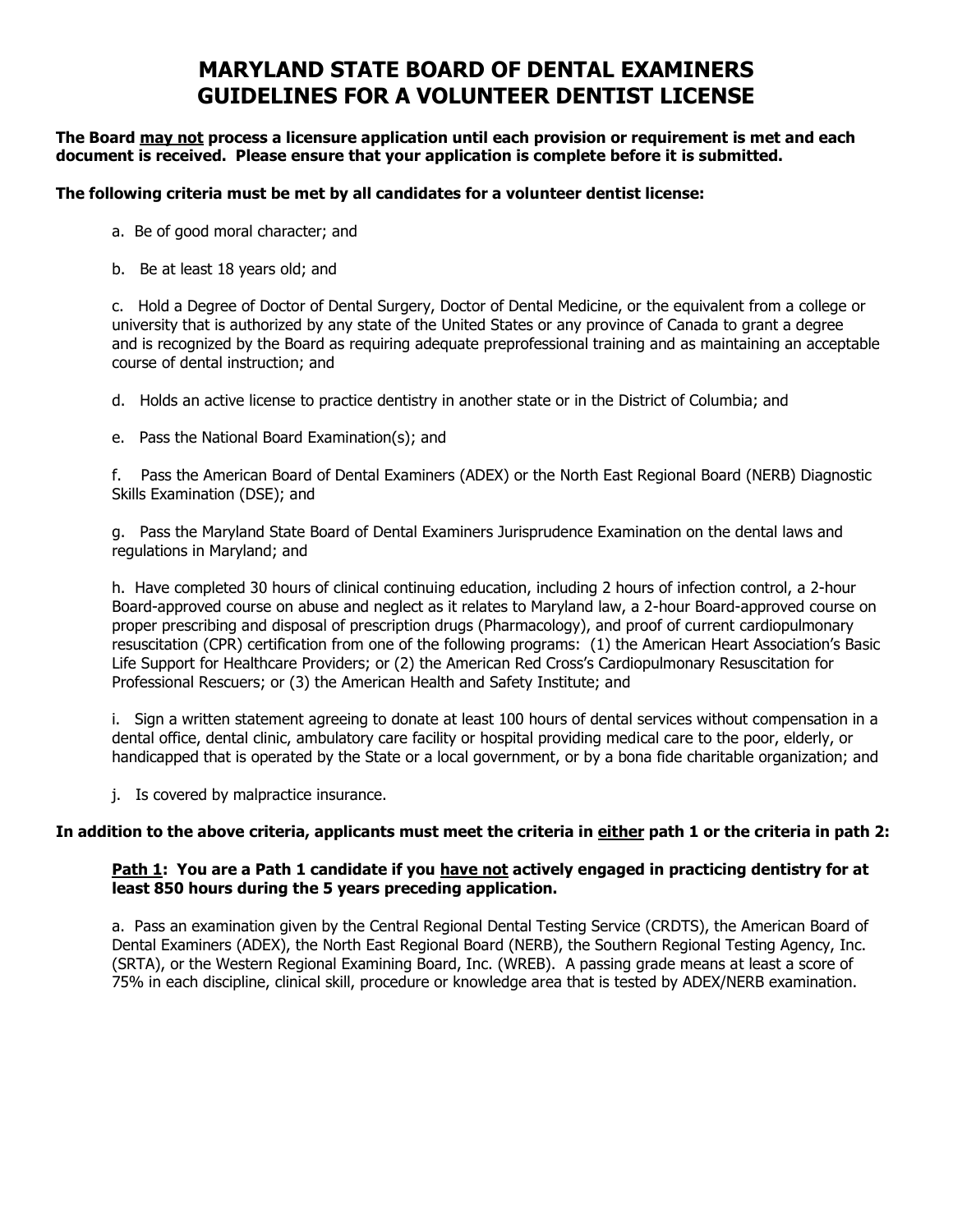#### **Path 2: You are a Path 2 candidate if you have actively engaged in practicing dentistry for at least 850 hours in the 5 years preceding application.**

a. Have actively engaged in practicing dentistry for at least 850 hours during the 5 years preceding application for licensure.

#### **To apply for licensure, submit the Application for a Volunteer Dentist License and enclose the following with your application: Section I**

### **All candidates must submit the following:**

- $\triangleright$  A photograph that meets the requirements contained in the Checklist with the following notarized statement: "The picture is a true photograph of me."
- ➢ Original National Board score report.
- ➢ Certified proof of your dental education. Acceptable proof includes a **certified** copy of a diploma, official transcripts, or a letter from the school. Please do not submit your original copy. **The document must contain the raised, embossed school seal certifying its authenticity. However, letters from educational institutions on original letterhead, bearing an original signature do not require a raised, embossed school seal.**
- $\triangleright$  A certified letter with the state seal affixed from each state in which you hold or have ever held a license, verifying that the license is or was in good standing and that no disciplinary action has ever been taken against the license.
- ➢ Documentation of completion of 30 hours of clinical continuing education, including 2 hours of infection control, a 2-hour Board-approved course on abuse and neglect as it relates to Maryland law, 2-hour Board-approved course on proper prescribing and disposal of prescription drugs (Pharmacology), and possess current cardiopulmonary resuscitation certification (CPR) from one of the following programs: (1) the American Heart Association's Basic Life Support for Healthcare Providers; or (2) the American Red Cross's Cardiopulmonary Resuscitation for Professional Rescuers; or (3) the American Health and Safety Institute.
- $\triangleright$  A notarized Affidavit of Volunteer Dentistry stating that the dentist will donate at least 100 hours of dental services without compensation.
- $\triangleright$  An Affidavit of Malpractice Insurance.
- $\triangleright$  If applicable, proof of legal name change, such as a marriage certificate or court documents.
- ➢ Certified American Board of Dental Examiners (ADEX) or the North East Regional Board (NERB) examination report for the Diagnostic Skills Examination (DSE). Applicants may make application for this examination by contacting the Commission on Dental Competency Assessments (CDCA) at **(301) 563-3300.**
- $\triangleright$  Maryland Jurisprudence Examination. All applicants for licensure in Maryland must take and pass the Jurisprudence Examination on the Dental Laws and Regulations of this State with at least a score of 75%. It is an open book examination and may be found on the Board's website at **[www.health.maryland.gov/dental/.](http://www.health.maryland.gov/dental/)** The examination cannot be taken on-line. You must download the examination, print a hard copy, and complete the examination. Send the completed examination, notarized Affidavit Form, and \$50.00 examination fee to the Board office. Applicants may also take the examination at the Board office Monday through Friday, except holidays, between the hours of 9:00 AM and 4:00 PM. You will be scheduled for the examination after your completed application is reviewed. Please call to schedule the examination if you wish to take the examination at the Board office.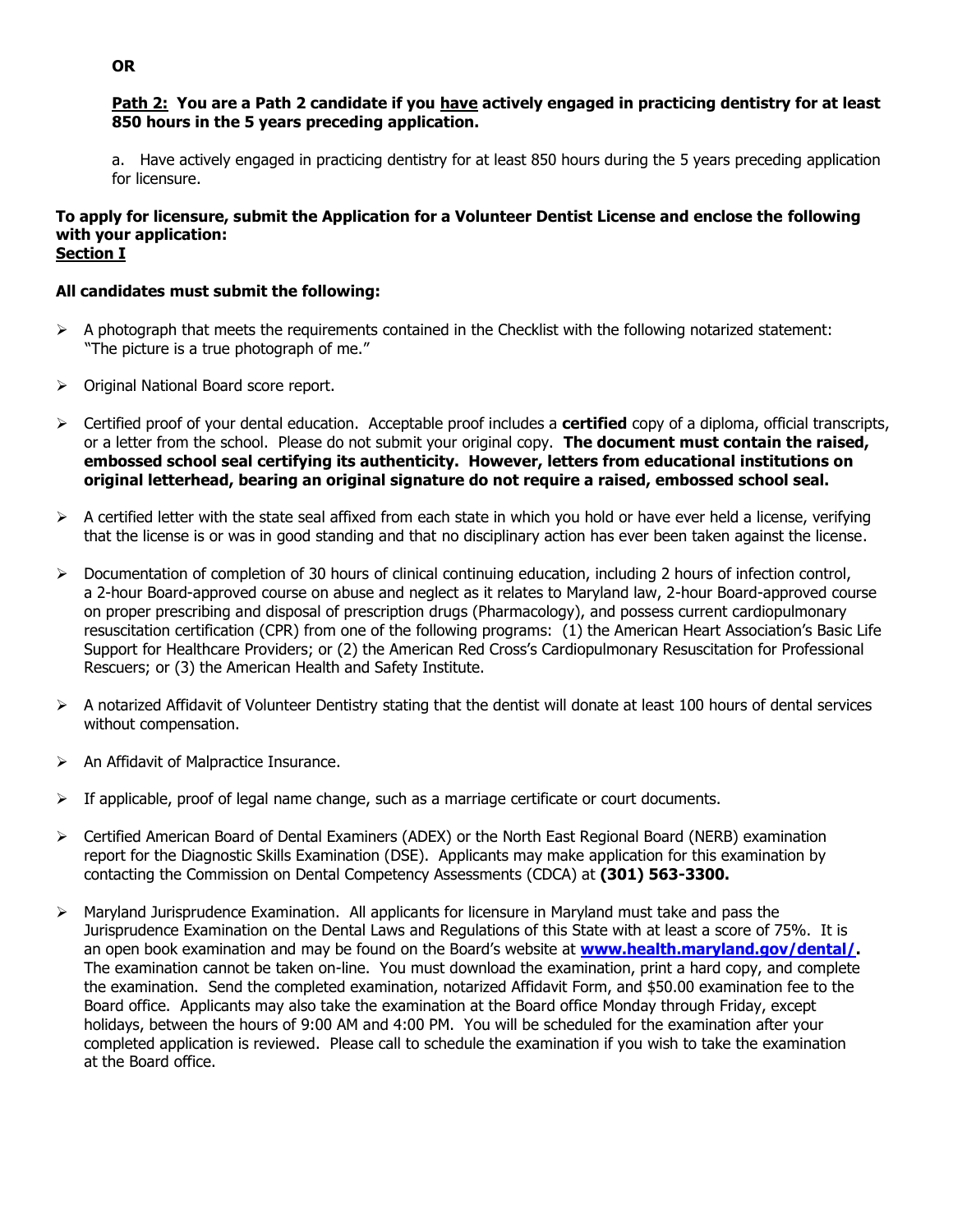### **In addition to the requirements in Section I, Path 1 candidates must submit:**

➢ Certified examination scores from one of the following Regional Boards: the Central Regional Testing Service (CRDTS), the American Board of Dental Examiners (ADEX), the North East Regional Board (NERB), the Southern Regional Testing Agency, Inc. (SRTA), or the Western Regional Examining Board, Inc. (WREB).

## **In addition to the requirements in Section I, Path 2 candidates must submit:**

 $\triangleright$  A notarized affidavit attesting to the applicant's active practice history of at least 850 hours during the 5 years preceding application in Maryland for licensure. The affidavit should include the following: **(please print or type)** the name of your employer, name of your supervising dentist, street address, telephone number, dates of employment, and the number of hours worked for each employer. If you owned your own dental practice please indicate when appropriate.

## **Incomplete applications will be returned and will be subject to a \$50.00 application reprocessing fee.**

## **MAIL APPLICATION AND SUPPORTING DOCUMENTS TO:**

Maryland State Board of Dental Examiners The Benjamin Rush Building Spring Grove Hospital Center 55 Wade Avenue/Tulip Drive Catonsville, MD 21228 ATTN: Licensing Unit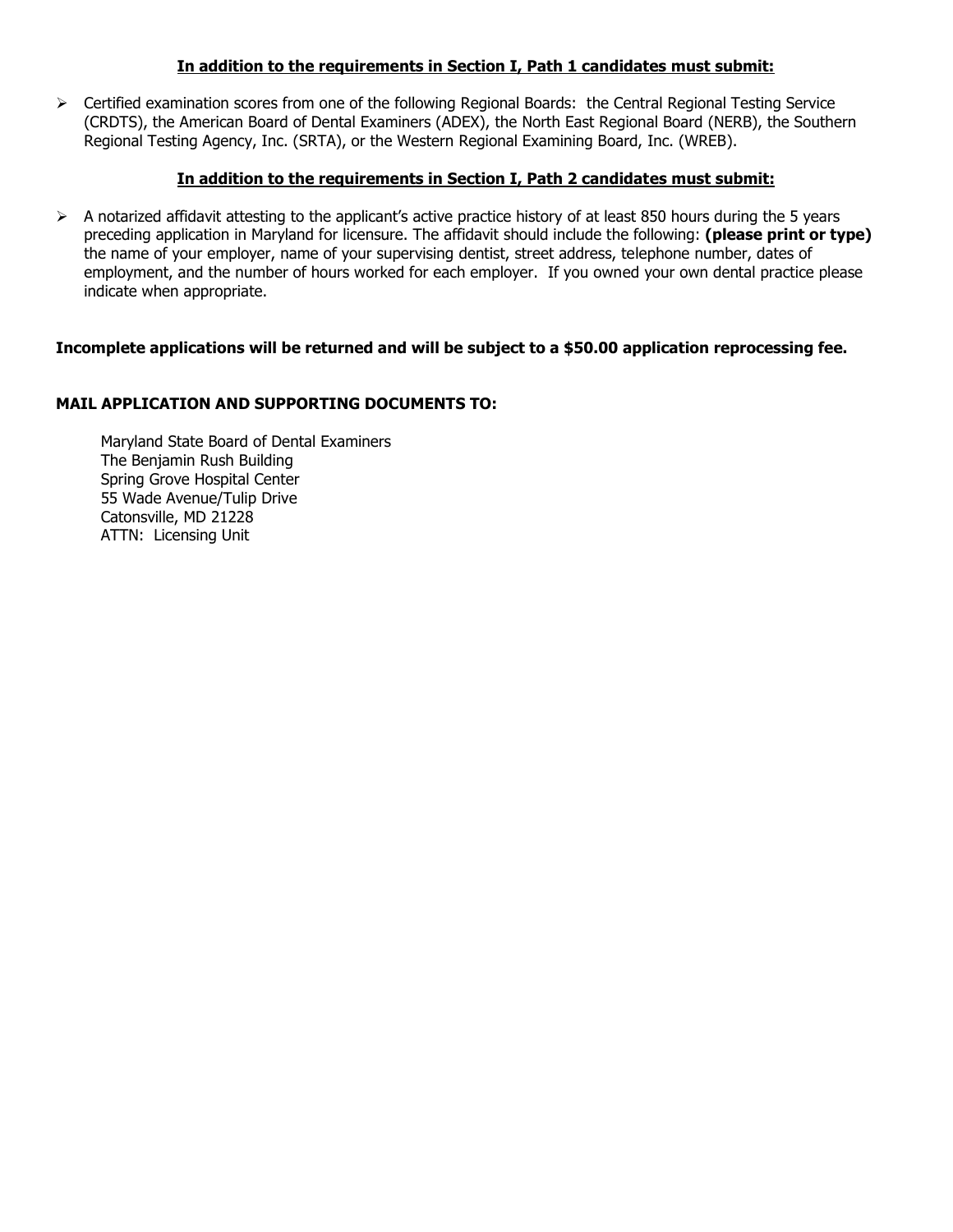## **Maryland State Board of Dental Examiners Application for Volunteer Dental or Dental Hygiene Licensure**

# **Affidavit**

Volunteer Dentistry or Dental Hygiene

I agree to donate, before June 30 of the second year following the effective date of this license, at least one hundred (100) hours of dental or dental hygiene services without compensation only in a dental office, dental clinic, ambulatory care facility, or hospital; and only for an entity providing medical care to the poor, elderly, or handicapped that is operated by the State or local government, or a bona fide charitable organization.

| Signature of Applicant                                                                                               | Date |                                                                                                                  |
|----------------------------------------------------------------------------------------------------------------------|------|------------------------------------------------------------------------------------------------------------------|
| <b>NOTARY</b>                                                                                                        |      |                                                                                                                  |
|                                                                                                                      |      |                                                                                                                  |
|                                                                                                                      |      | <b>I HEREBY CERTIFY THAT</b> on this _________ day of _______________________, 20___, before me, a Notary Public |
| of the State of Maryland and the City/County aforesaid, personally appeared before me                                |      |                                                                                                                  |
| and made oath in due form of law that signing the foregoing Affidavit of law that signing the foregoing Affidavit of |      |                                                                                                                  |
| Volunteer Dentistry or Dental Hygiene was HIS\HER voluntary act and deed.                                            |      |                                                                                                                  |
| AS WITNESS my hand and Notarial Seal.                                                                                |      |                                                                                                                  |
| <b>Notary Public</b>                                                                                                 |      |                                                                                                                  |
| <b>My Commission Expires:</b>                                                                                        |      |                                                                                                                  |

**SEAL**